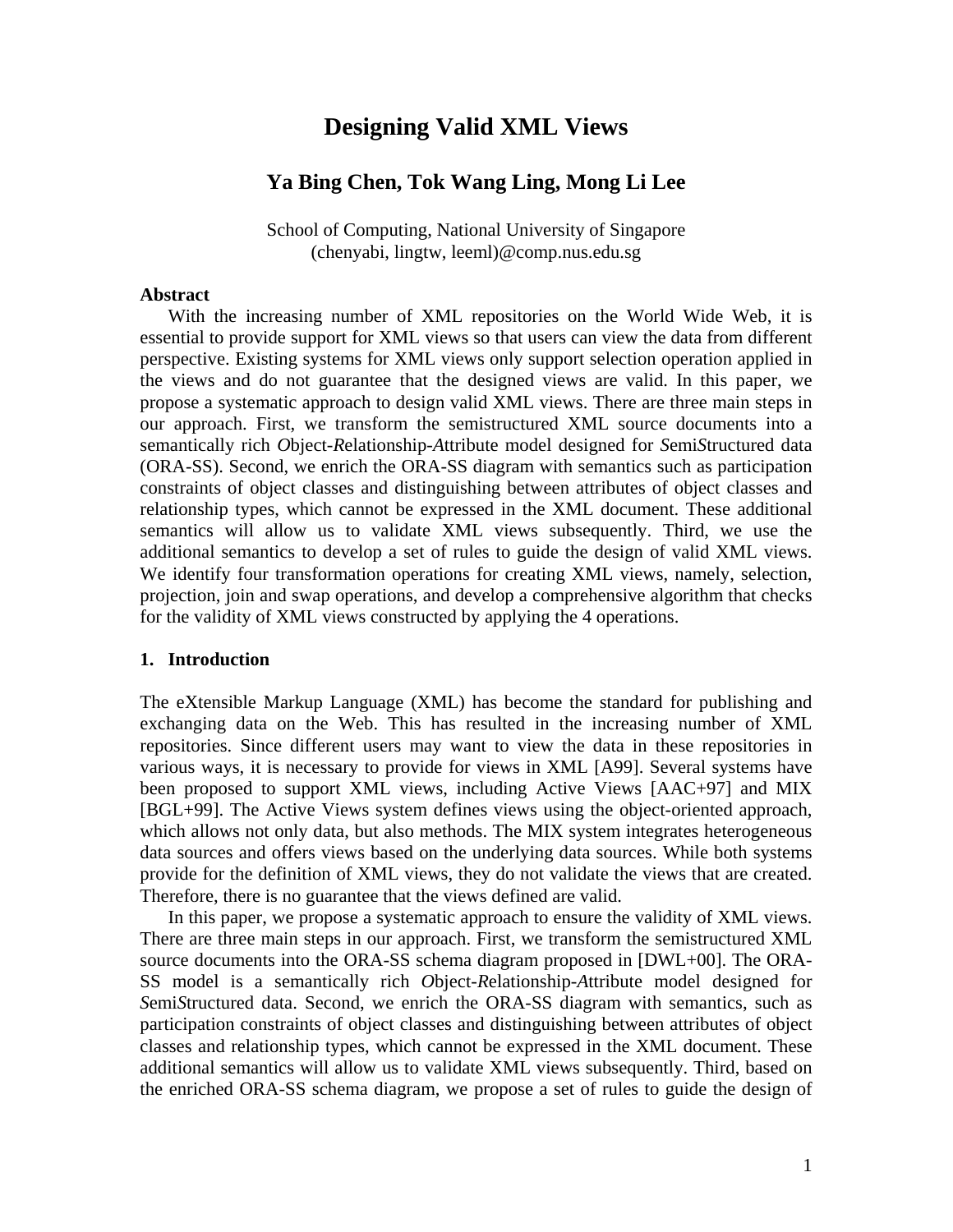valid XML views. We develop a comprehensive algorithm that checks for the validity of XML views.

The rest of the paper is organized as follows. Section 2 introduces the background of our work, particularly, the ORA-SS data model and the view definition language used. Section 3 describes our proposed approach to validate XML views. Section 4 discusses related work and we conclude in section 5.

#### **2. Preliminaries**

#### **2.1 ORA-SS Data Model**

The ORA-SS (Object-Relationship-Attribute model for SemiStructured data) data model comprises of three basic concepts: object classes, relationship types and attributes. An object class is similar to a set of entities in the real world, an entity type in an ER diagram, a class in an object-oriented diagram or an element in XML documents. A relationship type describes a relationship among object classes. Attributes are properties, and may belong to an object class or a relationship type. The ORA-SS data model has four diagrams: the schema diagram, the instance diagram, the functional dependency diagram and the inheritance diagram. A full description of the data model can be found in [DWL+00]. In this paper, we will focus on the schema diagram since it is sufficient for our purposes.

Figure 1 shows an ORA-SS schema diagram containing three object classes – *project, supplier* and *part.* An ORA-SS instance diagram of the schema is depicted in Figure 2. In the schema diagram, an object class is represented as a labeled rectangle. A relationship type between two object classes in an ORA-SS schema diagram can be described by *name, n, p, c,* where *name* denotes the name of the relationship type, *n* is an integer indicating the degree of the relationship type ( $n = 2$  indicates binary,  $n = 3$  indicates ternary, etc.),  $p$  is the participation constraint of the parent object class in the relationship type, and *c* is the participation constraint of the child object class in the relationship type. The participation constraints are defined using the min:max notation.

Attributes are denoted by labeled circles. Keys are filled circles. The attributes of an object class can be distinguished from attributes of a relationship type. The former has no label on its incoming edge while the latter has the name of the relationship type to which it belongs on its incoming edge.

It is clear that ORA-SS is a semantically rich data model. The model not only reflects the nested structure of semistructured data, but it also distinguishes between object classes, relationship types and attributes. In addition, ORA-SS provides for the specification of the participation constraints of object classes in relationship types and distinguishes between attributes of relationship types and attributes of object classes. Such information is lacking in other existing semistructured data models including OEM [AQM+97], XML DTD and XML Schema [XS]. We found that the additional semantics is essential for the verification of the validity of XML views. If the designed view does not violate the semantics, then it is a valid view. Otherwise, it is an invalid view. For this reason, we adopt ORA-SS as the data model for valid XML views design.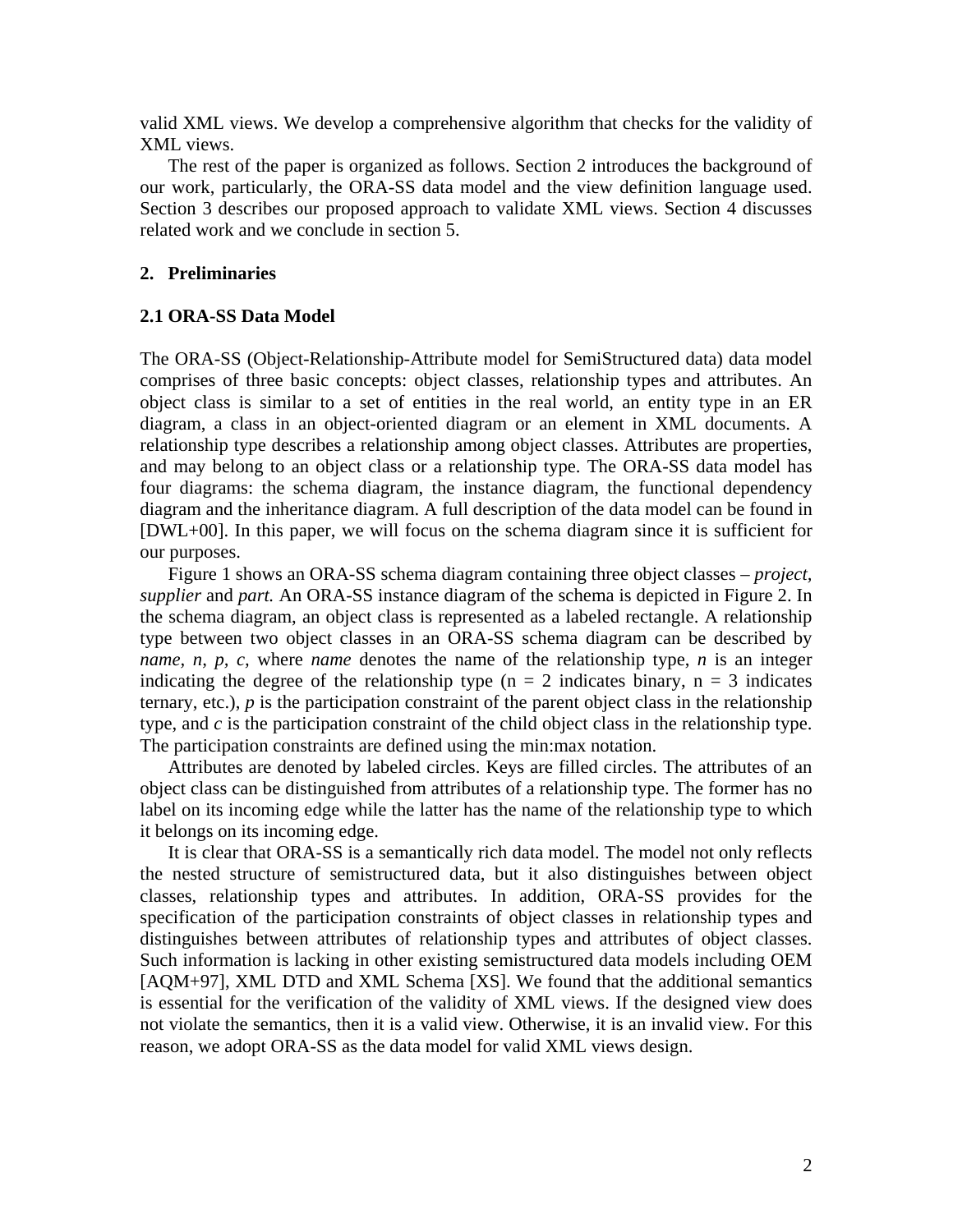

**of the schema in Figure 1**

#### **2.2 View Definition Language**

The World Wide Web Consortium recently proposed an XML query language called XQuery [XQ]. XQuery provides flexible query facilities to extract data from real and virtual documents on the Web. The basic form of an XQuery expression consists of For, Let, Where and Return (FLWR) expressions. Although XQuery currently does not provide for the definition of views, we can easily extend it to include the definition of views as follows:

"Create View As view name" followed by FLWR expression.

The For clause and/or Let clause serve to bind values to variables. The values to be bound to variables are represented by path expression. The For clause is used when iteration is needed, while Let clause is used when no iteration is required. The Where clause consists of a set of predicate expressions, which are used to filter the bindingtuples generated by For and Let clauses. The Return clause generates the structure of the view in XML notation. A full description of XQuery can be found in [XQ].

### **3. Valid XML Views Design**

In this section, we will describe our approach to design valid XML views. There are three main steps in our approach:

- a) Transform an XML document into an ORA-SS schema diagram.
- b) Enrich the ORA-SS schema diagram with necessary semantics.
- c) Define a set of rules to guide the design of valid XML views.

We will first illustrate concept of valid and invalid views. Note that the first two steps are actually the pre-cursor to the third step and are relatively straightforward. Therefore, we will only give the rough idea of how the first two steps can be carried out and focus on the third step.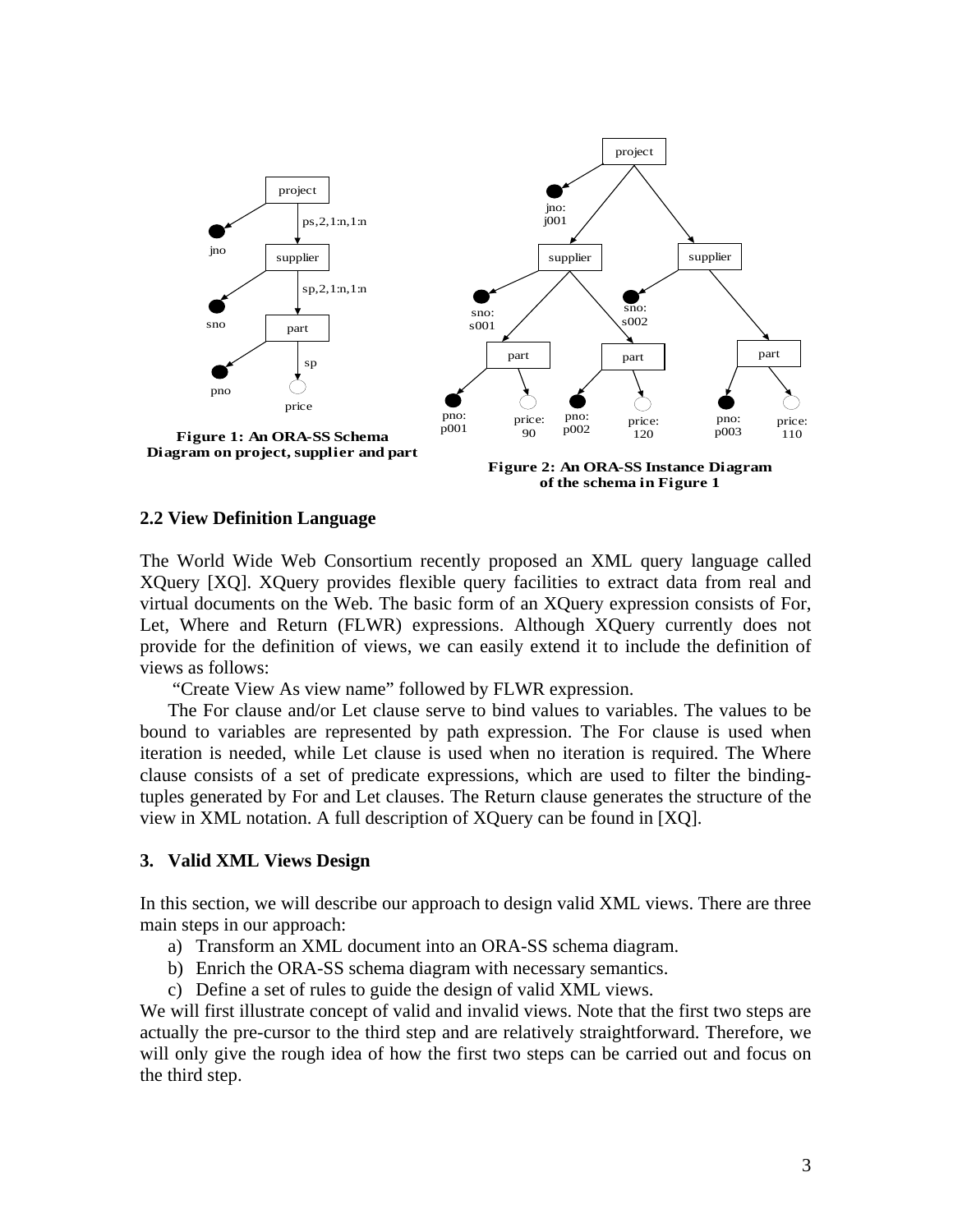### **3.1 Motivating Example**

Invalid views arise when important semantics are not expressed in the underlying data model. We will illustrate this problem with Figure 3 that describes an XML document conforming to the schema in Figure 1. Note that there exists an implicit functional dependency in the document: *supplier*, *part*  $\rightarrow$ *price*.

A user may use XQuery to design a view that swaps the location of the elements *supplier* and *part.* That is, *supplier* becomes a child of *part* and *part* becomes the parent of *supplier.* As a consequence, we need to decide where to place the element *price*. Since the XML document does not explicitly express the functional dependency: *supplier, part*   $\rightarrow$ *price*, the element *price* may be placed under the element *part* in the designed view. This makes *price* an attribute of *part*. Figure 4 shows an instance of the view obtained. A new functional dependency:  $part \rightarrow price$ , now holds in the view that violates the functional dependency *supplier, part*  $\rightarrow$  *price* in the source document. We say that such a view is invalid. In order to obtain a valid view, the element *price* should be placed under the element *supplier* so that the original functional dependence is preserved. Figure 5 describes an instance of a valid view.

| <db></db>                           |
|-------------------------------------|
| <project jno="j001"></project>      |
| $\leq$ supplier sno="s001">         |
| $\epsilon$ <part pno="p001"></part> |
| $<$ price $>$ 100 $<$ /price $>$    |
| $\langle$ part $\rangle$            |
| $\langle$ supplier $\rangle$        |
| $\langle$ supplier sno="s002">      |
| $\epsilon$ <part pno="p001"></part> |
| $<$ price $> 100$ $<$ /price $>$    |
| $\langle$ part $\rangle$            |
| $\langle$ supplier $\rangle$        |
|                                     |
| ∠/dh>                               |
|                                     |

**Figure 3: An XML document conforming to the schema in Figure 1** 

| $<$ db>                                   |
|-------------------------------------------|
| $\epsilon$ <project jno="j001"></project> |
| <part pno="p001"></part>                  |
| <price>100</price>                        |
| <supplier sno="S001"></supplier>          |
| <supplier sno="S002"></supplier>          |
| $<$ part>                                 |
| $<$ /project>                             |
| $\langle$ db>                             |
|                                           |
|                                           |

**Figure 4: Invalid view instance Figure 5: Valid view instance of the XML document in Figure 3 of the XML document in Figure 3** 

```
<db> 
 <project jno="j001">
 \epsilon <part pno="p001">
     <supplier sno="S001"> 
         <price>100</price> 
     </supplier> 
    \langlesupplier sno="S002"/> <price>100</price> 
      </supplier> 
  </part> 
  </project> 
\langledb>
```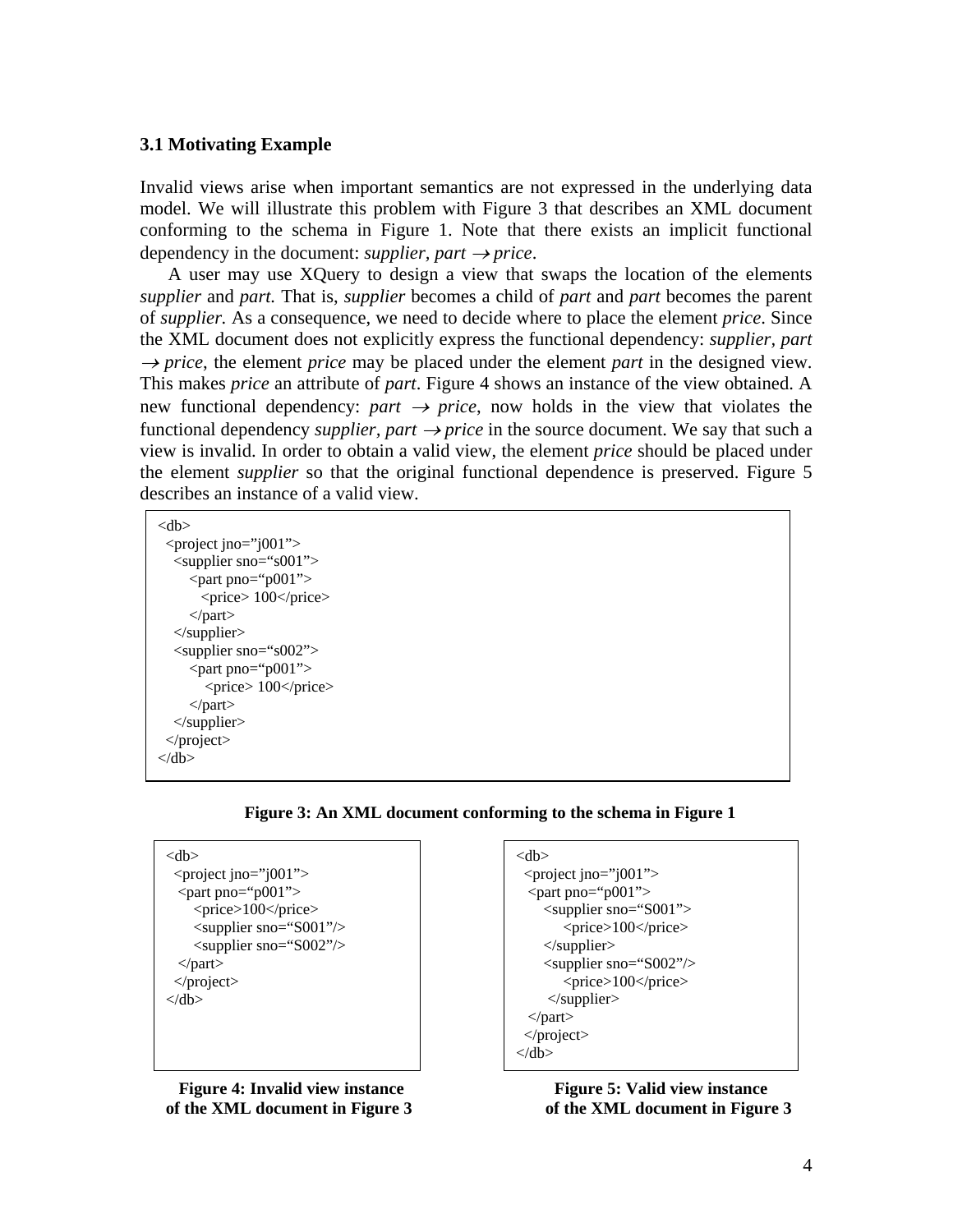The above example shows that invalid views can be easily designed if the underlying data model does not express explicitly the necessary semantics. This includes the participation constraints of object classes in relationship types, and distinguishing between attributes of relationship types and attributes of object classes, which are available in the ORA-SS model.

# **3.2 Transformation of XML into ORA-SS**

In this section, we will give a brief outline of the transformation of an XML document into an ORA-SS schema diagram:

- Map root element of the XML document into a root object class in the ORA-SS schema diagram. Note that each XML document has one and only one root element, which will be directly mapped to the root of the ORA-SS schema diagram. For example, the root element *db* in Figure 3 will be mapped into the root object class in ORA-SS.
- Map each element that has attributes or sub-elements into an object class in the ORA-SS schema diagram. Note that an element may occur several times with identical paths. These are actually instances of the same object class. Therefore, we will merge them into only one object class in the ORA-SS schema diagram. For example, the element *supplier* in Figure 3 contains one attribute and will be mapped into an object class. It also occurs twice under one project with the same path */db/project/supplier*. These two instances will be merged into one object class. If two elements in the document have identical name, but have different paths, then they will be mapped into two different object classes.
- Map attributes of an element into the attributes of the object class corresponding to the element. This is a straightforward mapping. If one element is mapped into an object class, then its attributes in the document will be mapped into attributes in the ORA-SS schema diagram. For example, the attribute *sno* of element *supplier* in Figure 3 will be mapped into an attribute *sno* of the object class *supplier* in ORA-SS*.*
- Map the rest of the elements, which do not have attributes or sub-elements, into attributes of their corresponding parent object classes. For example, the element *price* in Figure 3 will be mapped into an attribute under the object class *part* in ORA-SS.

### **3.3 Semantic Enrichment of ORA-SS**

The ORA-SS diagram obtained from Section 3.2 will basically reflect the tree structure of the XML document and distinguish between object classes and attributes. In order to support the validation of XML views, we need to enrich it with the following additional semantics:

- Identify key attributes of each object class. These key attributes will be represented as filled circles.
- Identify attributes that belong to object classes. The type and cardinality of these attributes should also be determined. A type of an attribute may be composite,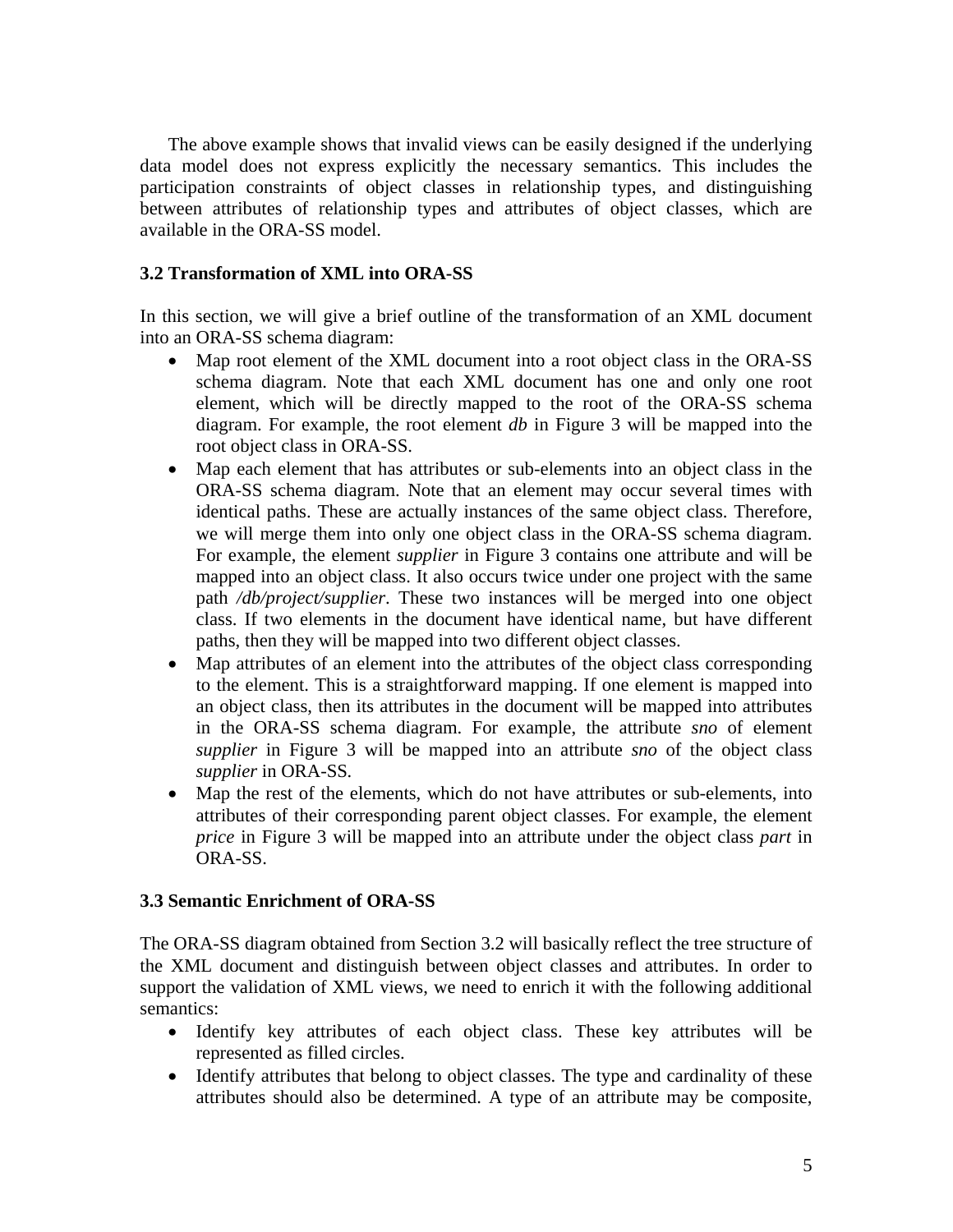derived or ANY, etc. The cardinality of an attribute may be optional, required or multivalued, etc.

- Identify relationship types among object classes. A label for each relationship type will be put in the diagram. The label contains name, degree and participation constraints of the relationship type.
- Identify attributes of relationship types. Those attributes that are not identified in the previous steps will be labeled so that they belong to relationship types. The text in the label is the name of the relationship type.

These semantics are obtained by user input in this step. Our approach allows user to input necessary semantics directly in the ORA-SS schema diagram.

# **3.4 Validity of XML Views**

After semantically enriching the ORA-SS schema diagram, we can now design XML views and determine its validity. The XML views considered here are created by applying four transformation operations on the source schema. The 4 operations are selection, projection, join and swap. The first three types are analogous to the selection, projection and join in relational databases. The fourth one is unique in XML because it exchanges the positions of parent and child object classes. An XML view may not be simply based on only one of the operations. For example, a view may first apply a selection operation then a join operation. We will now discuss how to guarantee valid XML views design when each operation applies.

### **3.4.1 Selection Operation**

Selection operations basically filter data by using predicates. These are similar to selection operation in relational databases. The structure of source schema remains unchanged and will not cause any changes in the semantics of the source schema. Therefore, if an XML view only applies selection operations, it will be always valid. This operation is also supported in the Active Views system and MIX system.

### **Example 1**

Suppose we want to design a view called *expensive-part* on the ORA-SS source schema diagram defined in Figure 1. This view depicts *projects* for which there exist *suppliers* for which there exist *parts* with a *price* > 80. Within those *projects* it only returns *suppliers* for which there exist *parts* with a *price* > 80. Within those *suppliers* it only returns the *parts* with a *price* > 80. The view definition in XQuery is given in Figure 6. The Let clause in the XQuery binds the variable \$p to *parts* whose sub-element *price* is greater than 80. Then the XQuery uses a filter function to return a shallow copy of the nodes that are selected by the arguments, which are the parent of the parent of  $Sp$ *project*, the parent of \$p – *supplier*, \$p itself – *part* and *price*, preserving any relationships that exist among these nodes. Note that the structure of the original document is retained.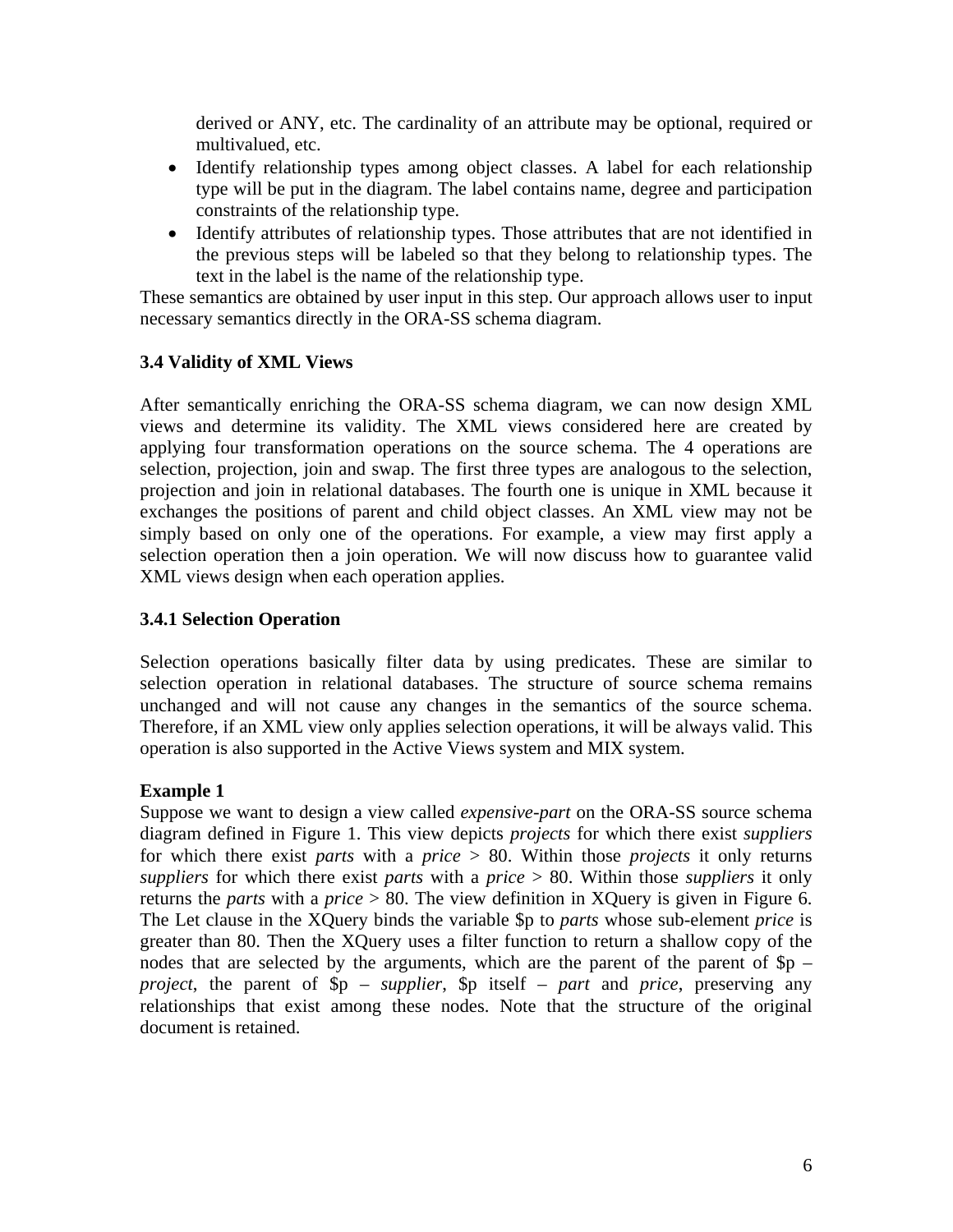```
Create View As expensive-part 
Let $p := document("spj.xml") // part[price>80]Return filter(\phi/\sqrt{2}... | \phi/\sqrt{2}... | \phi | \phi/\sqrt{2}...
```
### **Figure 6: XQuery expression of the view** *expensive-part*

Selection operations put predicates on the source schema, which filter data that do not satisfy those predicates. They do not restructure the source document and then have the same schema as the source. Hence, they will not violate semantics in the source schema. As a result, there is no need to set up rules to guarantee the validity of views only applying selection operations. In fact, one can easily design such views using data models such as OEM or XML DTD.

# **3.4.2 Projection Operation**

Projection operations select or drop object classes or attributes in the source schema. They essentially extract a subset structure of the source schema. Since the structure of the source schema is changed, the source semantics may be affected. Therefore it is possible to design an invalid view that violates the semantics in the source schema. This can be detected by designing a set of rules to check for the validity. We will first illustrate how to design a view applying projection operations. Then, we will give the rules to guarantee the validity of such views.

### **Example 2**

Suppose we define a view called *project-part* on the ORA-SS schema diagram in Figure 1. This view removes the intermediate object class *supplier* (see Figure 7). This implies that the attribute *sno* has to be dropped too since attributes cannot exist without its owner object class. Next, we need to remove the relationship types – *js* and *sp*, both of which involves the object class *supplier* which has been removed. The attributes of these relationship types can be dropped too. Alternatively, we can map the attribute of the relationship type *sp* – *price* to an aggregate attribute called *average\_price*, which represents the average price of one part in a given project.



**Figure 8: XQuery expression of the view** *project-part*

#### **Figure 7: ORA-SS schema of the view** *project-part*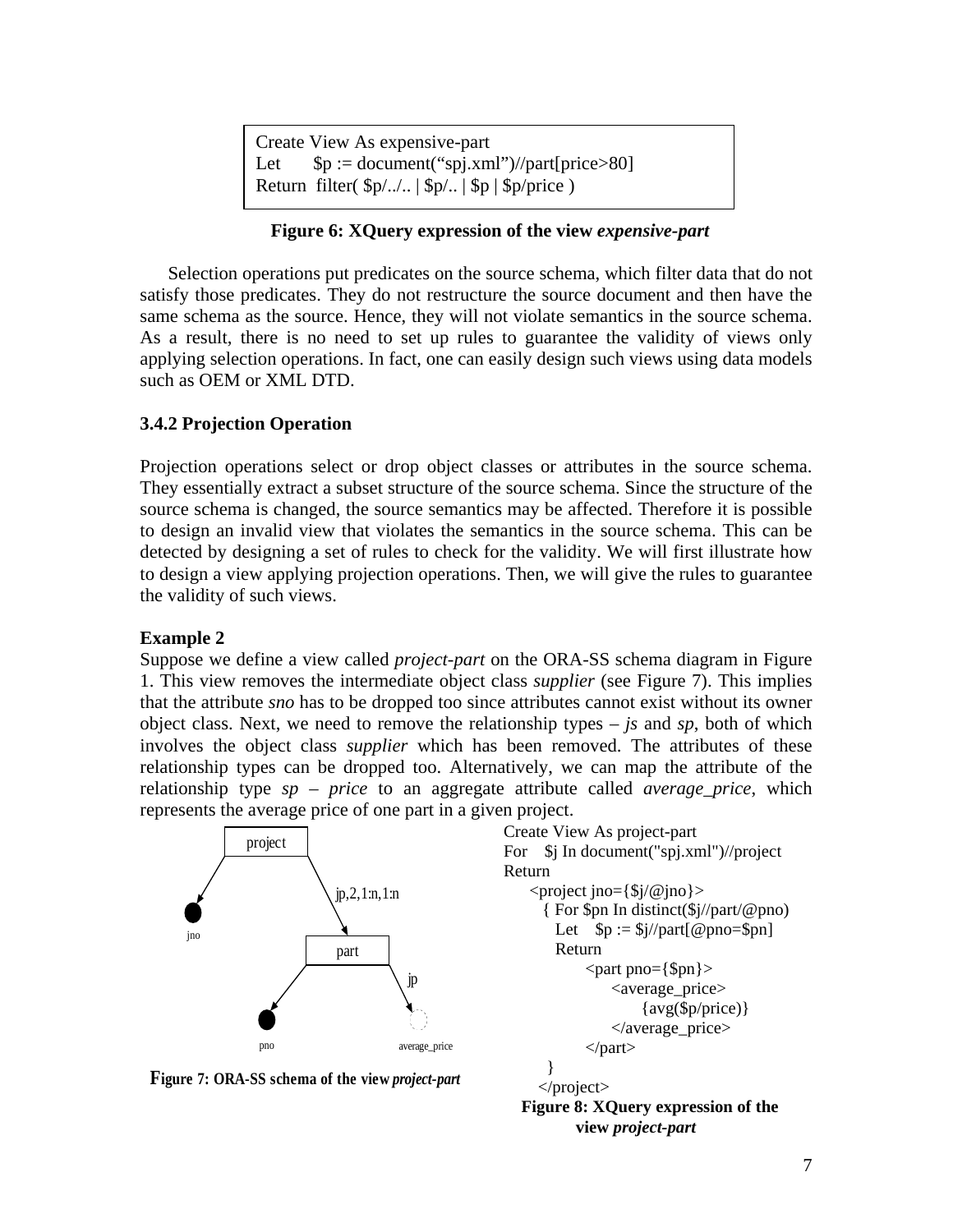According to the view schema, one may easily write a view definition in XQuery expression. Figure 8 gives the view definition for the *project-part* view. This is a nested FLWR expression: the outer block binds \$j to each *project*, while the inner block binds \$p to *parts* under the *project*. We adopt this form of FLWR expression because it is able to combine all *parts* in a given *project* together. A distinct function in the inner for clause eliminates duplicate *part* numbers from the set of all *part* numbers under each *project* so that \$pn is bound to each distinct *part* number. Then \$p is bound to all *parts* that have the same *part* number in the *project* bound by \$j. \$p also serves as the argument to the aggregate function avg, which is one of the functions in XQuery core function library. The function computes the average value of *price* of all *parts* bound by \$p.

This example shows that flexible views can be designed based on ORA-SS with its additional semantics. However, we need to handle the semantics properly so that meaningful views are guaranteed. The following rules can be used to design valid views that apply projection operations.

- **Rule Proj1.** If an object class has been dropped, then its attributes must be dropped too.
- **Rule Proj2.** If an object class has been dropped, then all relationship types containing the object class must be dropped too. The attributes of these relationship types must be dropped, or mapped using some aggregate function, such as avg, max/min or sum, or mapped into attributes typed in bag of value if they cannot be aggregated.

Rule Proj1 indicates that we cannot leave an attribute in the view if its object class has been dropped. Without its object class, the attributes will lose their meaning. When an object class is dropped, it may be due to the object class itself is dropped, or due to the key attribute of the object class is dropped.

On the other hand, rule Proj2 indicates that those relationship types containing the dropped object class must be dropped too. Although these relationship types will not be shown in XML document or XML schema, they need to be dropped to keep the semantics in the ORA-SS view schema consistent. The attributes of these relationship types can be dropped too. However, ORA-SS allow us to map the attributes of affected relationship types into some aggregate function attributes, such as avg, max/min, or sum, which make the view more expressive and more powerful. These modified attributes certainly should be meaningful in the view. In cases where the type of the attributes is string that cannot be aggregated, these attributes can be changed into attributes typed in bag of value.

### **3.4.3 Join Operation**

Join operations join object classes and their attributes together by key – foreign key references. There may be one referencing object class and one referenced object class in an ORA-SS source diagram. The former object class has an attribute that is actually a key attribute of the later object class. Therefore, the former is able to refer to the later by the attribute, which plays the role of a foreign key. In our notion of join operations, we first combine the object classes together before combining all attributes of the object classes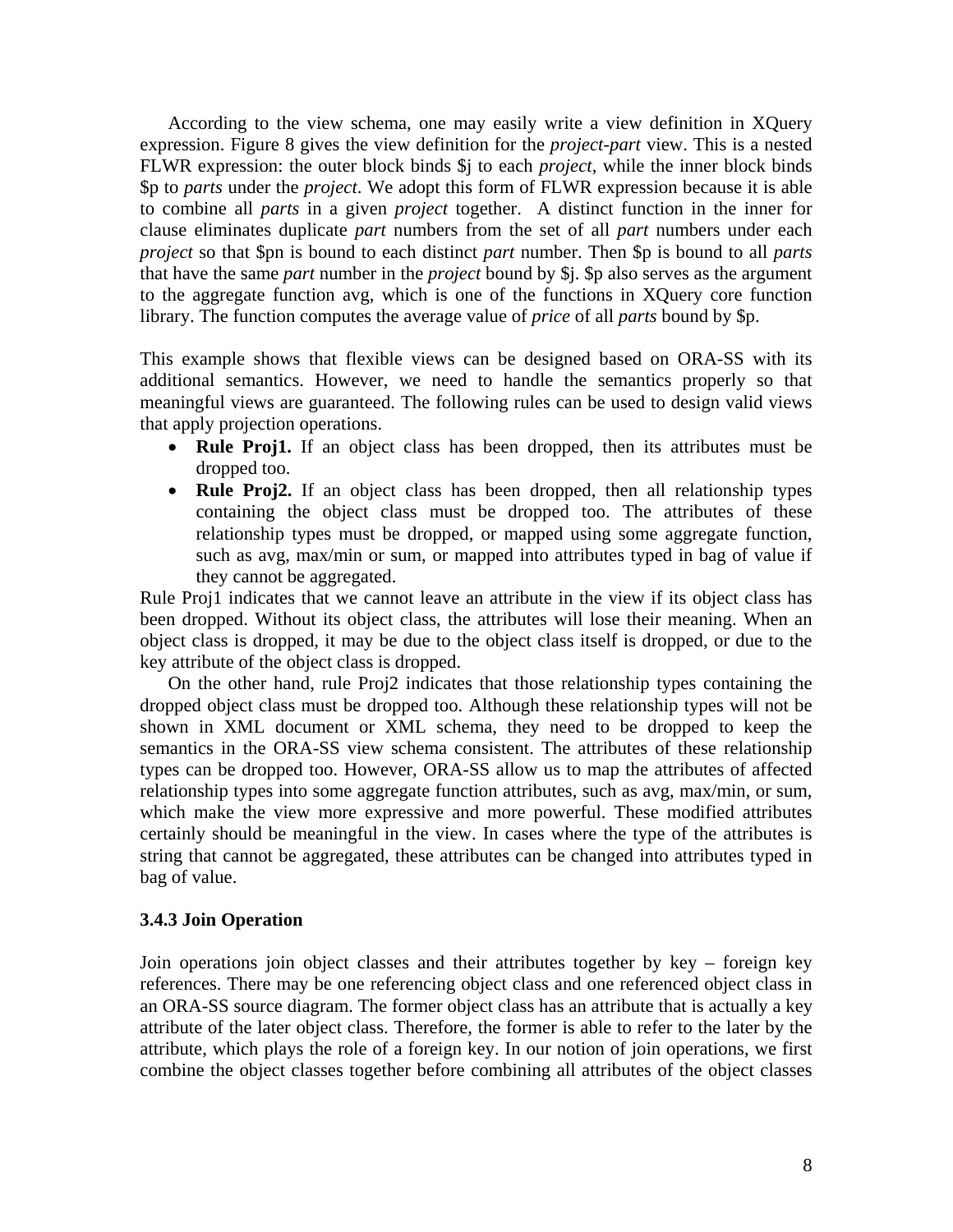so that they will belong to a single object class. This is analogous to the join operations in relational databases, which joins two flat tables by key – foreign key references.

ORA-SS makes it possible to design XML views applying join operations and guarantee they are valid. This is because ORA-SS distinguishes between object classes and attributes so that two object classes can be joined. Furthermore, ORA-SS differentiates between attributes of object classes and attributes of relationship types so that attributes of relationship types will not be treated as attributes of the joined object class improperly. These features of ORA-SS are not offered by other existing semistructured data model, which will not allow the design of such views.

#### **Example 3**

Figure 9 shows an ORA-SS source schema diagram. The object class *supplier'* under *project* refers to another object class *supplier* under *retailer* by *sno*, which is the key attribute of *supplier*. There is a relationship type between *retailer* and *supplier* called *rs*, which has an attribute *contract* under *supplier*. Suppose we want to design a view called *join-supplier*, which joins *supplier* and *supplier'* together. We move the attributes of *supplier* so that they become attributes of *supplier'* in the view. The attributes *sno* and *sname* can be moved directly since they belong to *supplier* only. However, the attribute *contract* cannot be moved in the same way because it belongs to the relationship type between *retailer* and *supplier.* Otherwise, *contract* will become an attribute of *supplier'*, which will violate the original semantics and render the view invalid. Therefore, the object class *retailer* and the attribute *contract* will remain in the source schema and will not be mapped to the view. Figure 10 shows the view schema obtained.

Figure 11 gives the view definition of the *join-supplier* in XQuery expression. It first binds \$j to the object class *project* in document "spjr.xml", which represents an XML document conforming to the schema in Figure 9. The join operation in the view can be evaluated as follows: for each *supplier'* (\$s) under *project*, *sno* and *sname* of the *supplier'* is extracted from a *supplier* (\$ref\_s) under *retailer* whose *sno* is equal to *sno* of the *supplier'*. The two values – *sno* and *sname* are used to construct the joined *supplier'*s *sno* and *sname*.



**Figure 9: An ORA-SS schema diagram on project, supplier, part and retailer**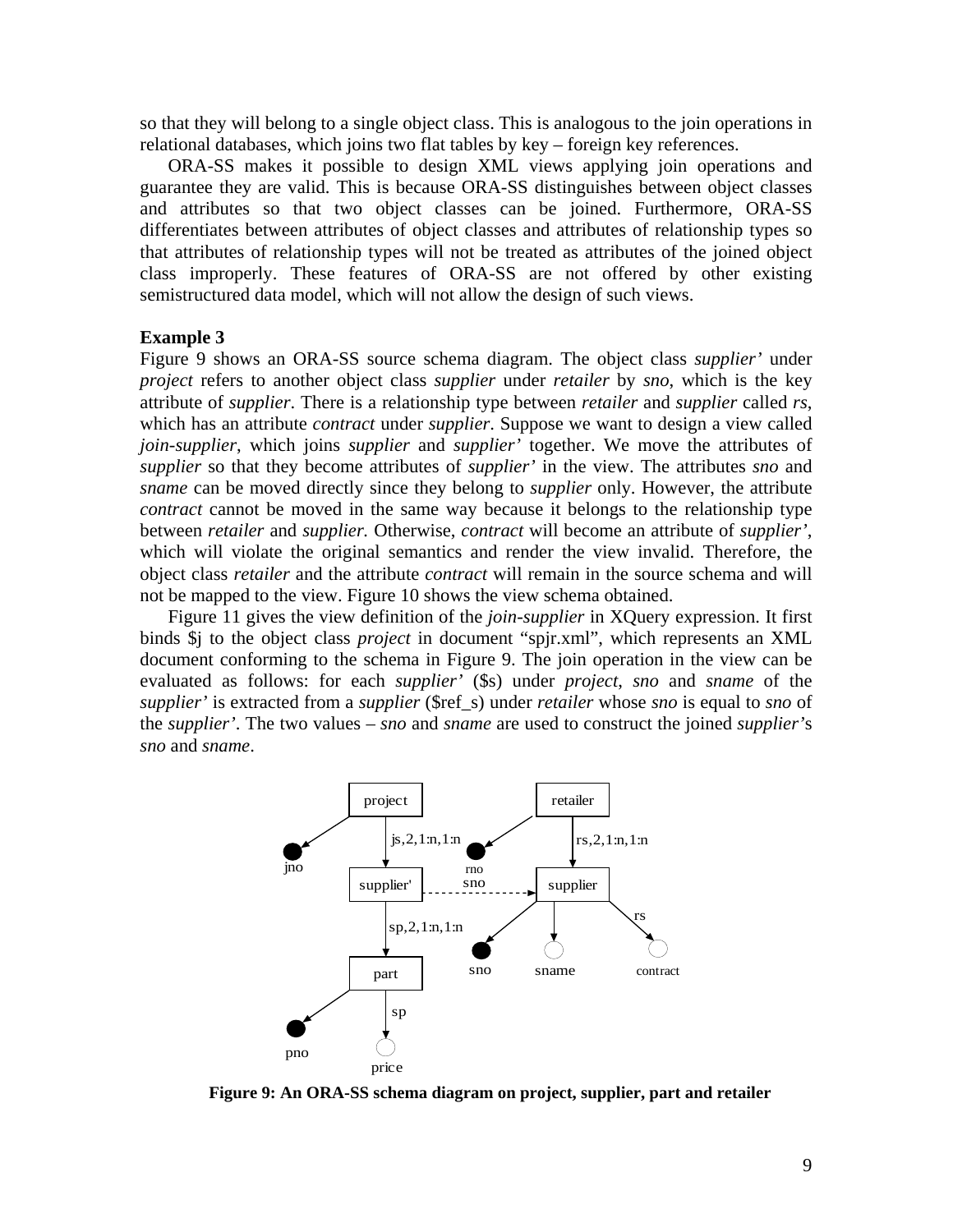

We will now give the rules to design valid views that applies join operations:

- **Rule Join1.** If a referencing object class and a referenced object class are joined together in the view, then the relationship types and their attributes below the referenced object class that contain those object classes above the referenced object class must be dropped.
- **Rule Join2.** If a referencing object class and a referenced object class are joined together in the view, then the relationship types and their attributes below the referenced object class that do not contain those object classes above the referenced object class can be selected or dropped according to the view requirement.

When we design views that will join one referencing object class and one referenced object class together, we need to handle the relationship types and their attributes below the referenced object class properly. These relationship types can be divided into two types. The first type of relationship types contains object classes above the referenced object class. Rule Join1 states that such relationship types and their attributes must be dropped, because those object classes above the referenced object class cannot exist in the view any more, and then these relationship types cannot exist too.

On the other hand, the second type of relationship types only contains object classes below the referenced object class. Rule Join2 states that these relationship types and their attributes can be dropped or selected according to the view requirement. This is because the object classes below the referenced object class may exist in the view, which will allow the corresponding relationship types to be included in the view too. This will not violate the semantics in the source schema.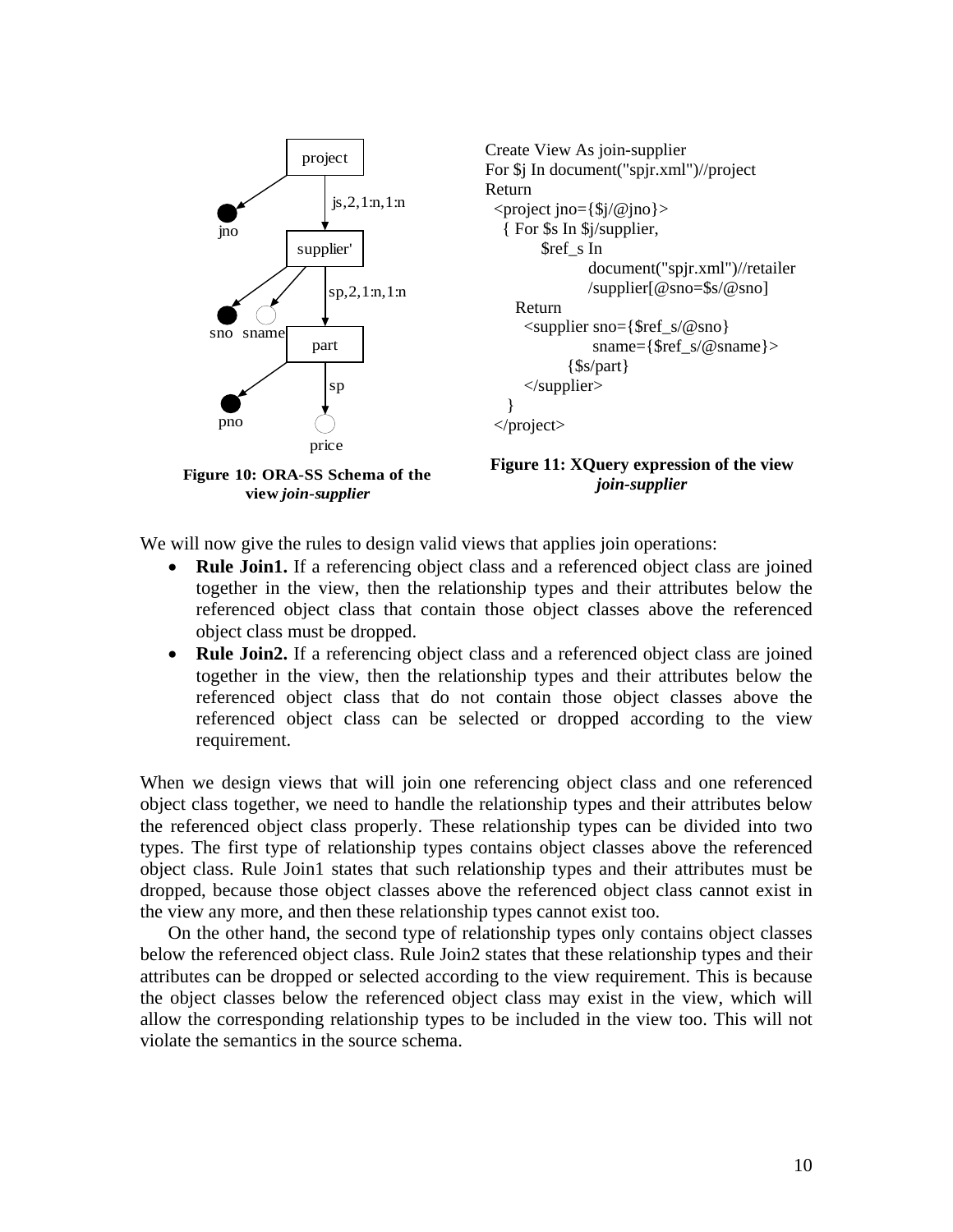# **3.4.4 Swap Operation**

Swap operations restructure the source schema by exchanging the positions of a parent object class and its child object class. Swap operations are unique in XML because they can be applied only in hierarchical structure.

# **Example 4**

Given the source schema in Figure 1, we design a view called *swap-supplier-part*, which swaps the object class *supplier* and *part* hierarchically. Figure 12 shows the view obtained. After the object classes have been swapped, we need to ensure that their attributes are relocated properly. The attributes *pno* and *sno* are also swapped in order to preserve their parent object classes. However, the attribute *price*, which belongs to the relationship *sp*, must stay with the new child object class *supplier* in order to preserve the semantics of the source schema. If it moves with the object class *part*, then it will violates the semantics in the source schema.

An XQuery expression of the *swap-supplier-part* view is described in Figure 13. Three nested FLWR expressions are used to construct the view structure. In order to swap *supplier* and *part*, the view constructs the object class *part*, before constructing *suppliers* of the *part*.



The following rules guarantee that the design of views is valid when swap operations are applied.

• **Rule Swap1.** If two object classes are swapped in the view, then the attributes of each of the object classes must stay with the object class.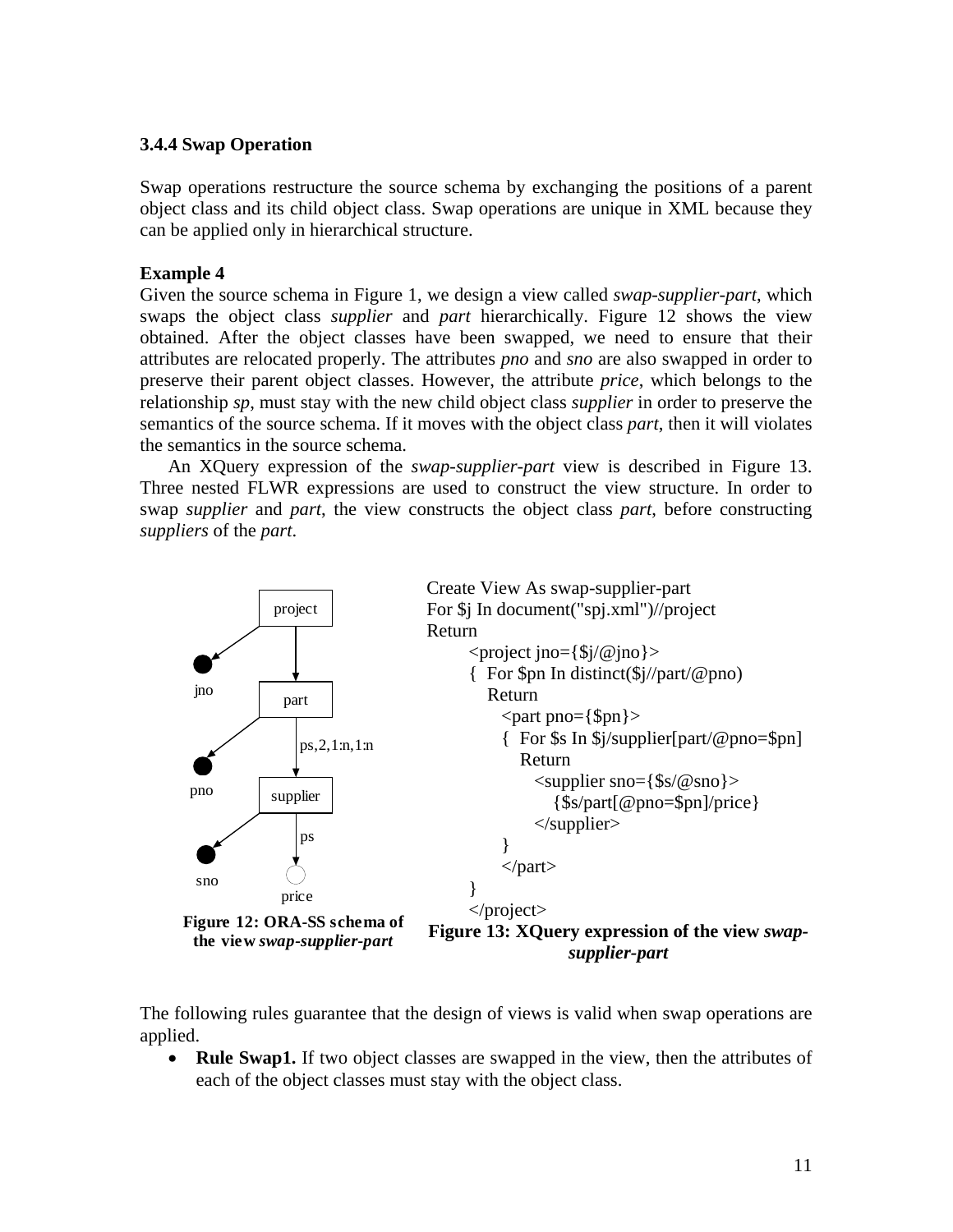• **Rule Swap2.** If two object classes are swapped in the view, then the attributes of relationship types containing the two object classes must stay below the lowest participating object class in the relationship types.

When a swap operation is applied, the two swapped object classes may not involve any relationship type. In this case, we simply swap them and move their attributes with them, as stated in Rule Swap1. If there is any relationship type containing the two object classes, then we must keep the attributes of the relationship types below the lowest participating object class of the relationship types. If these attributes move with one of the object class, they will not belong to the relationship types and become attributes of the object class, which then violates the semantics in the source schema and lead to a meaningless view.

#### **3.5 Design Rules for IDentifier Dependency Relationship**

The previous sections present the design rules when projection, join and swap operations are applied in XML views. However, these rules are not enough when the views contain IDD (IDentifier Dependency) relationship types. An IDD relationship type is defined as follows:

**Definition 1.** An object class A is said to be ID dependent on its parent object class B if A does not have a key attribute, and an A object can be identified by its parent's key value (say k1) together with some of its own attributes (say k2). That is, the key of A is {k1, k2}. The relationship type between A and B is then called IDD relationship type.

### **Example 5**

Figure 14 shows an IDD relationship type between the object class *employee* and *child*. The object class *child* does not have a key attribute, but can be identified by the key attribute of *employee* – *eno* and its own attribute – *cname*. When we design a view over the IDD relationship type, additional rules are needed to keep the view meaningful.

Based on Figure 14, we design a view applying a swap operation, which swaps the object class *employee* and *child* (see Figure 15). Unlike the previous view applying swap operations, this view still duplicates the key attribute of *employee* – *eno* for the object class *child* so that *eno* and *cname* can combine a key for the object class *child*. It is because the object class *child* cannot be identifiable without *eno.* Note this view need to be enforced with a constraint, which says the *eno* under the object class *child* must be the same as the *eno* under the object class *employee*. The straight line between the incoming edges of the attributes *eno* and *cname* denotes {*eno, cname*} is a composite key for the object class *child*.

We can also design a view applying projection operation. For example, Figure 16 depicts a view that drops the object class *employee*. To make the object class *child* identifiable, the key attribute of *employee* – *eno* is also combined with the attribute *cname* to construct a key for the object class *child*.

The similar situation exists if a join operation is applied in a source schema containing an IDD relationship type.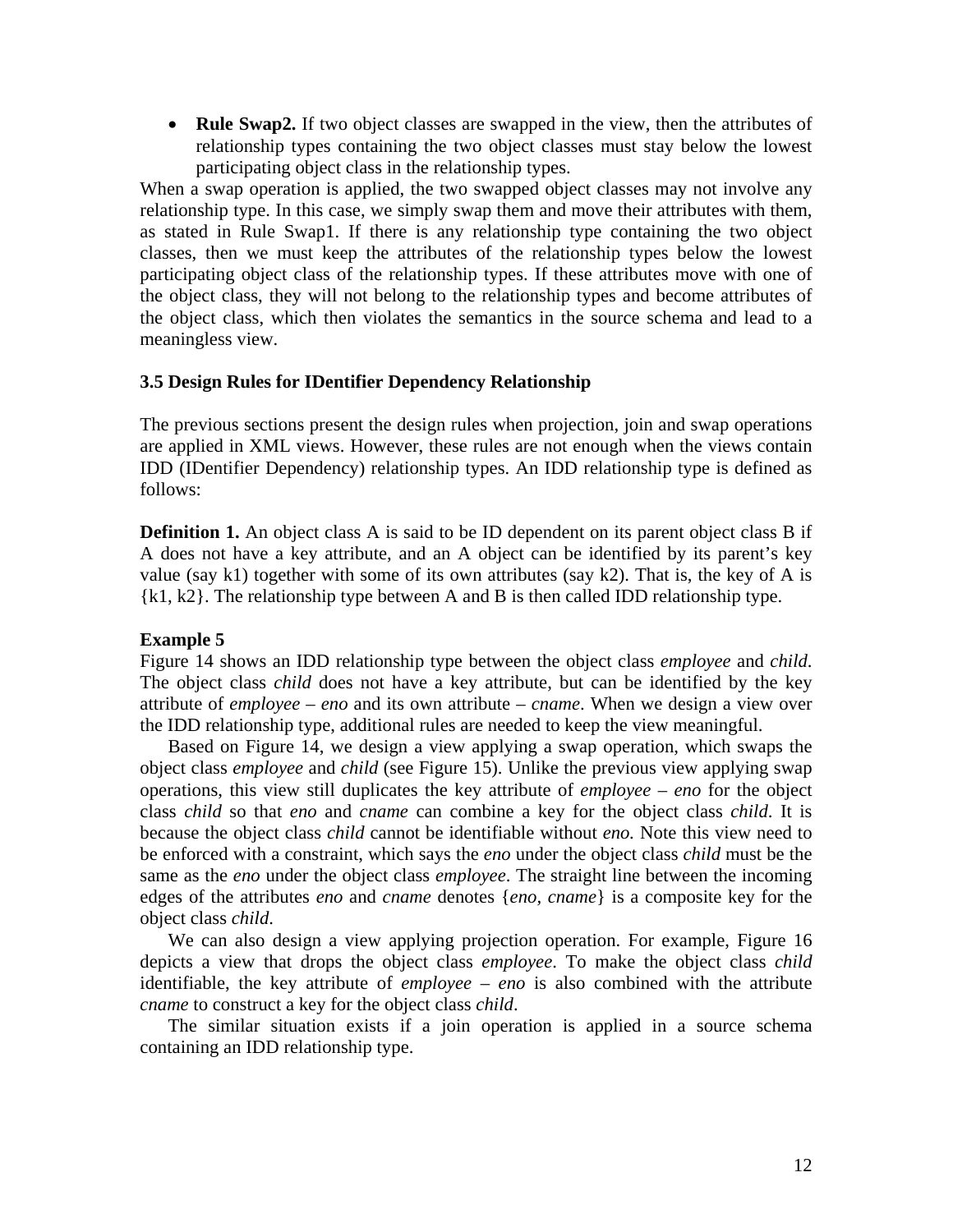

These examples show that when we design a view that destroys an IDD relationship type, the key attribute of the parent object class of the IDD relationship type should be added to the child object class to construct a key for the child. The following additional rules indicate for each operation, how XML views should be designed when IDD relationship types are involved.

- **Rule Proj\_IDD.** If an object class is a parent object class of an IDD relationship type and is dropped in the view, then its key attribute must be added to the child object class of the IDD relationship type to construct a key for the child.
- **Rule Join\_IDD.** If an object class is a child of an IDD relationship type and is referenced by another object class in the source schema, and a view is designed to join the two object classes together, then the key attribute of the parent object class of the IDD relationship type must be added to the child to construct a key for the child.
- **Rule Swap IDD.** If two object classes compose an IDD relationship type and are swapped in the view, then the key attribute of the parent object class must be added to the child object class to construct a key for the child.

# **3.6 View Validation Algorithm**

In this section, we summarize all the design rules into an algorithm to validate XML views. Our algorithm will automatically modify related part of the view schema according to different operations to ensure that the view is valid.

# **Algorithm ValidateView**

*Input:* ORA-SS schema diagram

*Output:* A valid ORA-SS view schema diagram

- 1. Do
- 2. Switch (Operation) {
- 3. Case (Drop an object class): //projection operations
- 4. if (the object class is a parent object class of an IDD relationship type){
- 5. add the key attribute of the parent to the child object class of the IDD relationship type to construct a key for the child;
- 6. } //Rule Proj\_IDD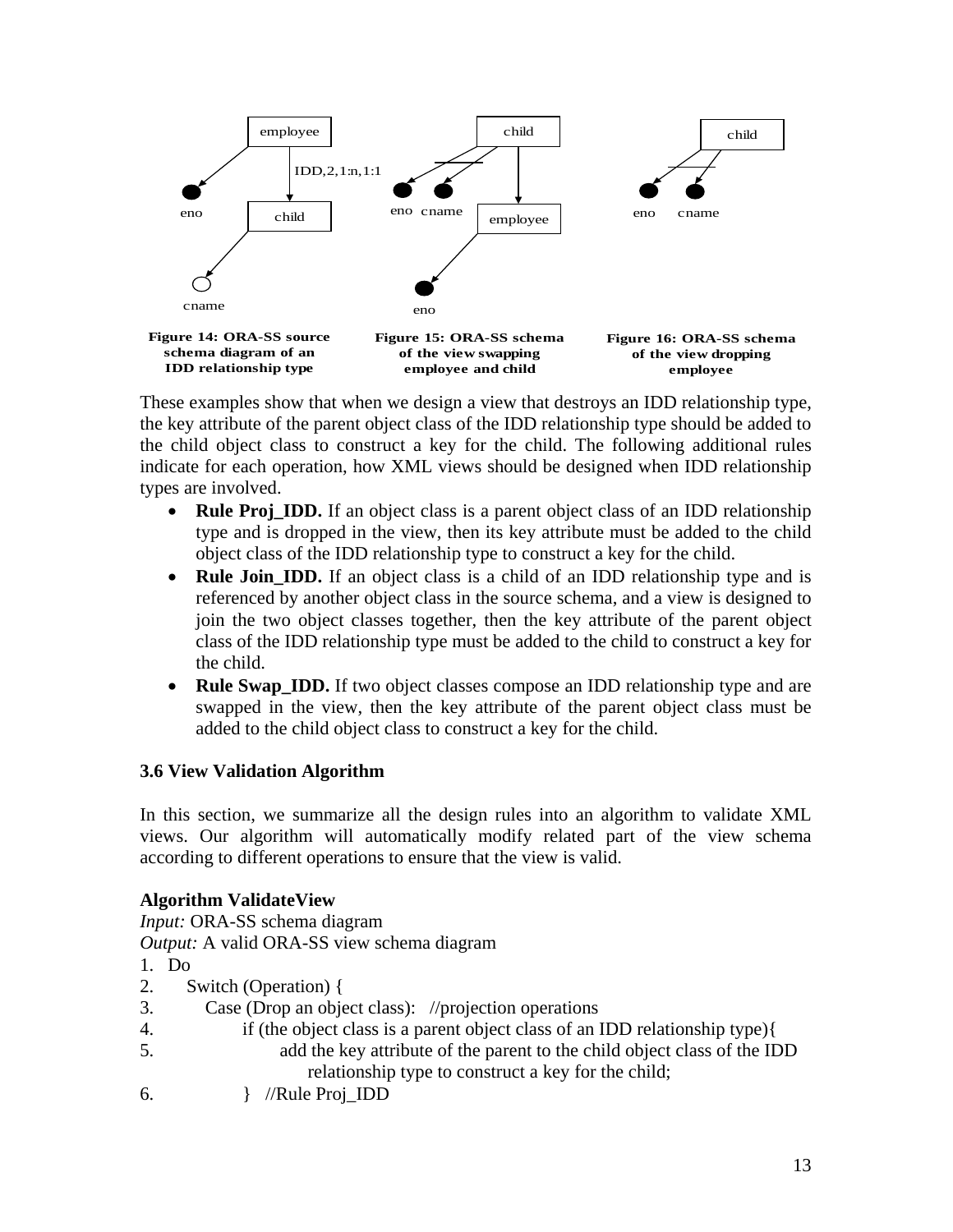| 7.  | drop attributes of the object class; //Rule Proj1                                                                                                                                                                                         |  |  |  |  |
|-----|-------------------------------------------------------------------------------------------------------------------------------------------------------------------------------------------------------------------------------------------|--|--|--|--|
| 8.  | drop relationship types containing the object class; //Rule Proj2                                                                                                                                                                         |  |  |  |  |
| 9.  | handle the attributes of relationship types (drop or modify according to<br>the view requirement); //Rule $Proj2$                                                                                                                         |  |  |  |  |
| 10. | break;                                                                                                                                                                                                                                    |  |  |  |  |
| 11. |                                                                                                                                                                                                                                           |  |  |  |  |
| 12. | Case (Join two object classes): //join operations                                                                                                                                                                                         |  |  |  |  |
| 13. | if (the referenced object class is a child object class of an IDD relationship                                                                                                                                                            |  |  |  |  |
|     | $type)$ {                                                                                                                                                                                                                                 |  |  |  |  |
| 14. | add the key attribute of the parent object class of the IDD relationship<br>type to the child to construct a key for the child;                                                                                                           |  |  |  |  |
| 15. | } //Rule Join_IDD                                                                                                                                                                                                                         |  |  |  |  |
| 16. | drop the relationship types and their attributes that are below the referenced<br>object class but contain object classes above the referenced object class;<br>//Rule Join1                                                              |  |  |  |  |
| 17. | handle the relationship types and their attributes that are below the<br>referenced object class and do not contain object classes above the<br>referenced object class (drop or keep according to the view requirement);<br>//Rule Join2 |  |  |  |  |
| 18. | break;                                                                                                                                                                                                                                    |  |  |  |  |
| 19. |                                                                                                                                                                                                                                           |  |  |  |  |
| 20. | Case (Swap two object classes): //swap operations                                                                                                                                                                                         |  |  |  |  |
| 21. | If (the two object classes compose an IDD relationship type){                                                                                                                                                                             |  |  |  |  |
| 22. | add the key attribute of the parent object class to the child object class<br>to construct a key for the child;                                                                                                                           |  |  |  |  |
| 23. | //Rule Swap_IDD<br>$\mathbf{r}$                                                                                                                                                                                                           |  |  |  |  |
| 24. | move the attributes of each object class with them; //Rule Swap1                                                                                                                                                                          |  |  |  |  |
| 25. | keep attributes of relationship types containing the two object classes<br>below the lowest participating object class in the relationship types;<br>//Rule Swap2                                                                         |  |  |  |  |
| 26. | break;                                                                                                                                                                                                                                    |  |  |  |  |
| 27. |                                                                                                                                                                                                                                           |  |  |  |  |
| 28. |                                                                                                                                                                                                                                           |  |  |  |  |
|     | 29. while (view design is not done);                                                                                                                                                                                                      |  |  |  |  |

The algorithm first uses a do-while clause to monitor the process of designing view until the view is done. Then it uses a selection statement – switch clause to handle the three operations – projection, join and swap, which may be repeated in the view. Once an operation is applied in the view, the algorithm first checks if an IDD relationship type is involved. If so, then it applies the corresponding additional rule for the operation. After that, the algorithm applies the normal rules for the operation. In this way, the view will be guaranteed to be valid once it is done.

# **4. Related Work**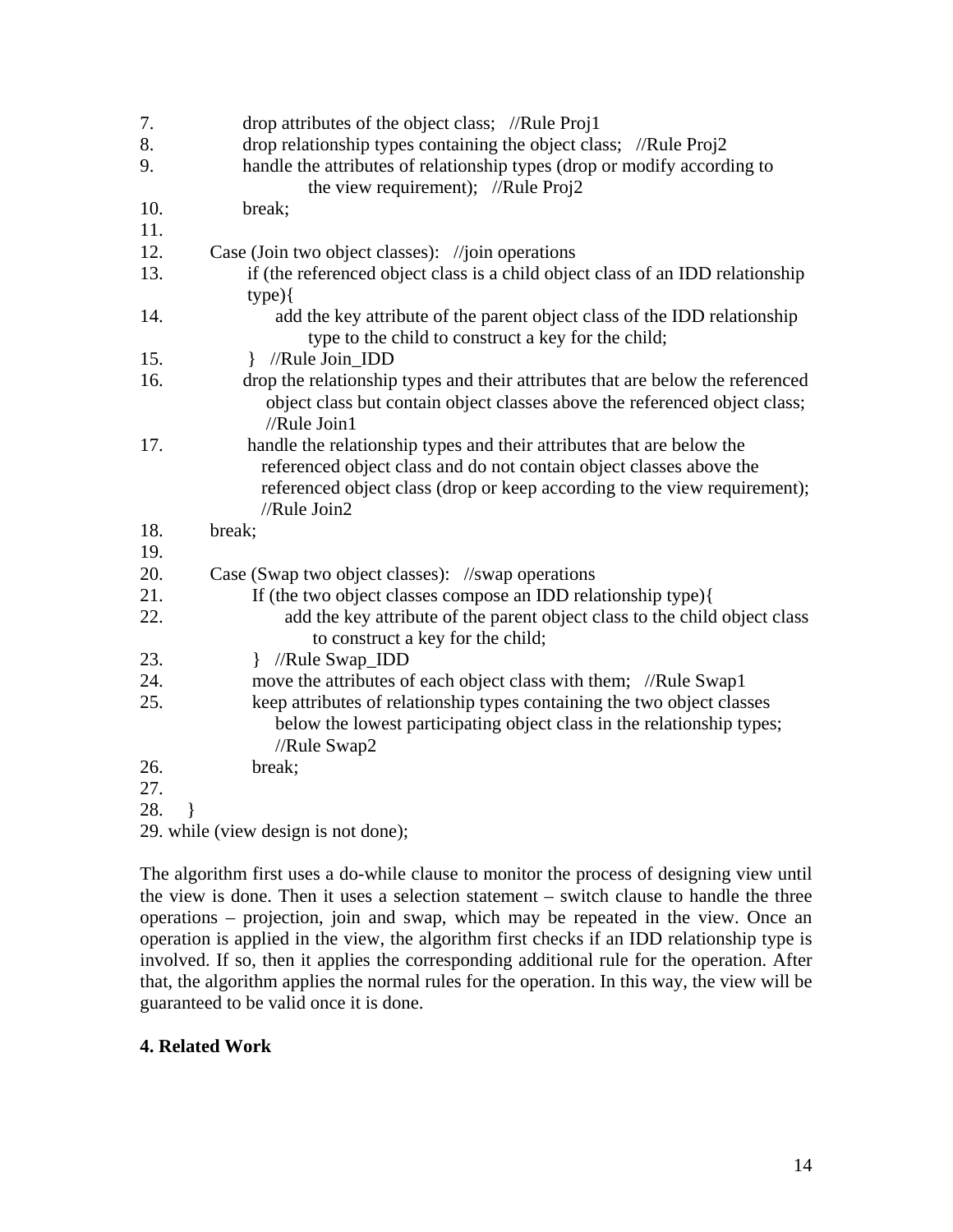Several prototype systems have been developed to support the design of XML views. The Active Views system [AAC+99] is built on top of Ardent Software's XML repository [ARD], which is based on the object-oriented O2 system. In the Active Views system, a view is presented as an object, which allows not only data, but also methods. The Active Views system utilizes XML document as its data model, which can only support views that apply selection operations. Projection, join and swap operations may be applied, but there is no guarantee that valid views are created.

MIX (Mediation of Information using XML) [BGL+99] is another system that offers a virtual XML view from its underlying heterogeneous sources. MIX utilizes XML DTD as its data model. Similar to XML document, XML DTD cannot express necessary semantics for valid XML views design, and their views can only support selection operations too. Table 1 compares our approach with the Active View system and MIX.

|                     | <b>Active Views system</b> | <b>MIX</b> system    | Our approach    |
|---------------------|----------------------------|----------------------|-----------------|
|                     | $[AAC+99]$                 | $[BGL+99]$           |                 |
| Data model          | XML                        | <b>XML DTD</b>       | ORA-SS          |
| <b>View</b>         | OQL-style language         | <b>XMAS</b> language | XQuery language |
| definition          |                            |                      |                 |
| language            |                            |                      |                 |
| Query               | Lorel language             | <b>XMAS</b> language | XQuery language |
| language            |                            |                      |                 |
| <b>Support</b>      | N <sub>o</sub>             | N <sub>o</sub>       | <b>Yes</b>      |
| projection,         |                            |                      |                 |
| join and swap       |                            |                      |                 |
| operations          |                            |                      |                 |
| <b>Support view</b> | N <sub>o</sub>             | N <sub>o</sub>       | Yes             |
| validation          |                            |                      |                 |
| <b>Support</b>      | No.                        | No                   | <b>Yes</b>      |
| graphical           |                            |                      |                 |
| views design        |                            |                      |                 |

#### **Table 1: Comparison of ActiveViews system, MIX system and our approach**

Our approach adopts the semantically rich ORA-SS data model to express both the source and view schemas. This allows us to support a richer set of views compared to Active Views and MIX. The Active Views system uses the Object Query Language as a view definition language, and the Lorel language [AQMWW97] as its query language over the views. This requires the users to be familiar with two different languages. MIX develops its own XMAS language as the view definition language and query language. In contrast, our approach directly adopts the W3C standard, XQuery as the query/view language over the views. A view definition is differentiated from a query by its additional view declaration clause before FLWR expression. Finally, both the Active Views system and MIX system do not provide for the validation of views. As a consequence, these two systems cannot support valid XML views that apply projection, join and swap operations.

#### **5. Conclusion**